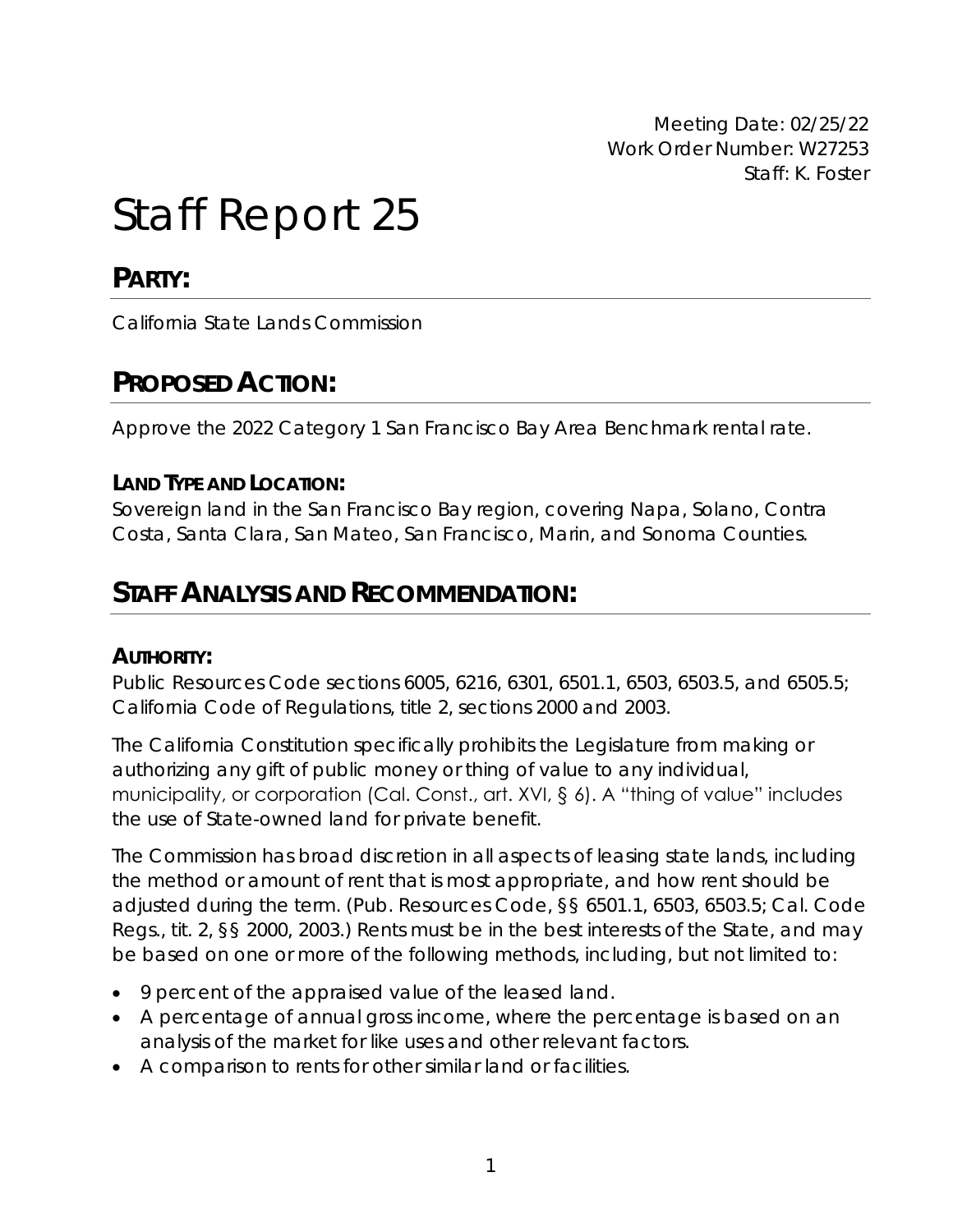- Benchmarks for regions with large concentrations of similar facilities, with benchmark rental rates to be based on analysis of similar or substitute facilities in the local area.
- Other such methods or information that are based on commonly accepted appraisal practices and principles; and for leases for recreational piers or buoys, rent shall be based on local conditions and local fair annual rental values. (Cal. Code Regs., tit. 2, § 2003; Pub. Resources Code, §§ 6503, 6503.5.)

The Commission may consider the amount of rent the State would receive under various rental methods, and whether relevant, reliable, and comparable data are available concerning the value of the leased land in determining which rent method should apply. (Cal. Code Regs., tit. 2, § 2003, subd. (d)(1), (2).)

### **PUBLIC TRUST AND STATE'S BEST INTERESTS:**

Benchmarks are used to establish uniform rental rates in specific geographic regions with large concentrations of similar facilities, mostly private recreational improvements within the Commission's jurisdiction. (Cal. Code Regs., tit. 2, § 2003, subd. (a)(5).) The use of benchmarks improves the consistency, transparency, and efficiency in how the Commission establishes rent for large numbers of similar leases, saving time, resources, and money for both the applicant and the State. Periodic benchmark adjustments assures that the people of the State are fairly compensated according to current market rates for the private use of State-owned land, consistent with the California Constitution. Generally, staff recommends updates to the benchmarks every 5 years.

The Commission has two types of benchmarks for rental rates:

- Category 1, which is generally applied to private docks, piers, and buoys.
- Category 2, which is generally applied to cantilevered decks, sundecks, or other non-water dependent uses.

This staff report addresses the Category 1 benchmark for the San Francisco Bay area. A map showing all the Commission's current benchmark 1 areas can be viewed on the Commission's website [here,](https://slcprdwordpressstorage.blob.core.windows.net/wordpressdata/2021/12/Benchmarks-Update.jpg) and a list of all the Commission's current benchmark rental rates can be viewed on its website [here.](https://www.slc.ca.gov/leases-permits/benchmarks/)

### **METHODOLOGY:**

The Commission has been using the San Francisco Bay Area Benchmark since 1992. This benchmark was last updated in June 2016, when staff set the rate at \$0.198 per square foot. For purposes of this benchmark, the San Francisco Bay Area boundaries are generally defined as Petaluma in Sonoma County and Napa in Napa County to the north, Benicia in Solano County and Martinez in Contra Costa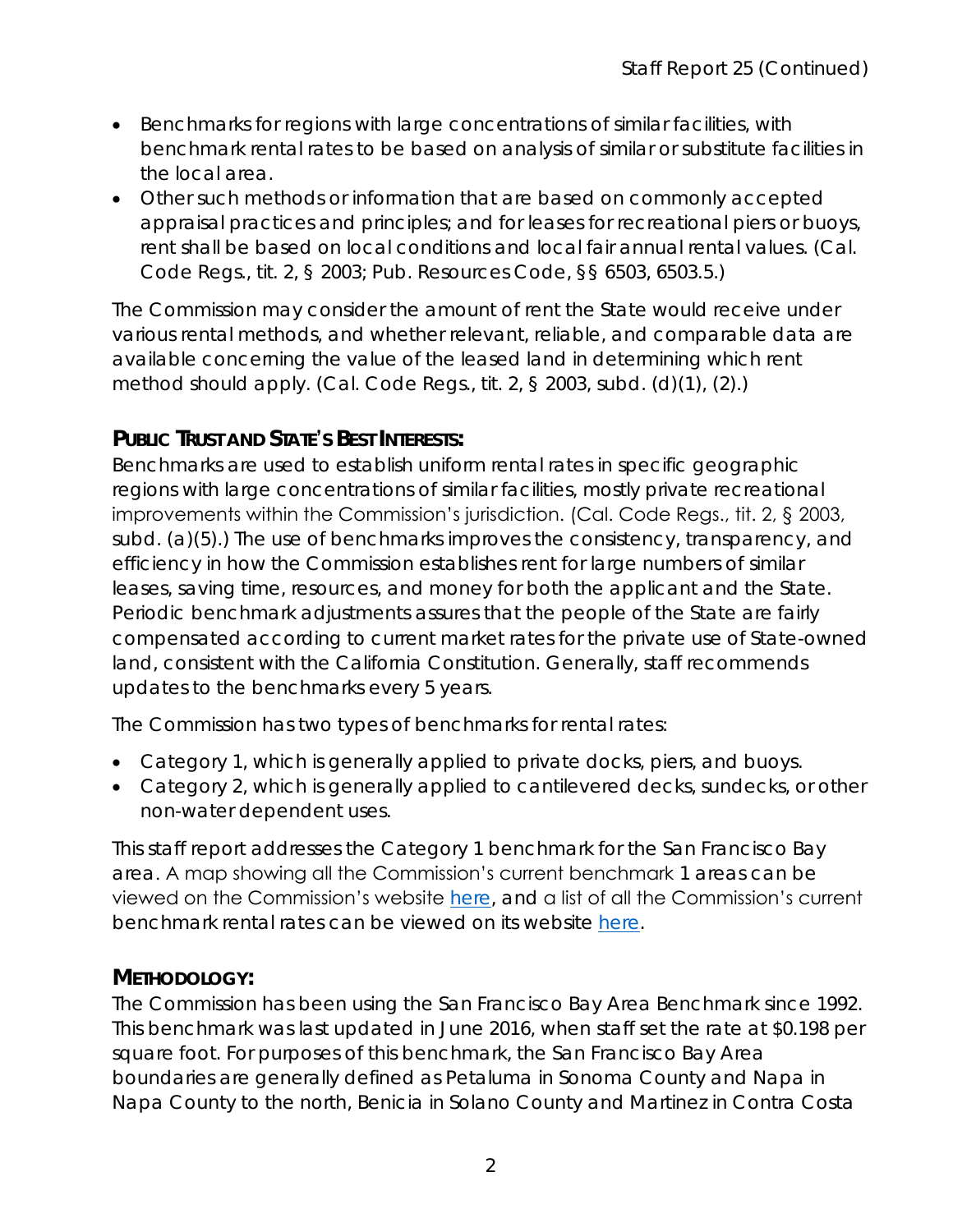County to the east, Sunnyvale and Milpitas in Santa Clara County to the south, and the Pacific Coast of Sonoma, Marin, San Francisco, and San Mateo Counties to the west.

Leases are issued by the Commission for private recreational facilities such as docks, piers, and buoys/mooring poles. These facilities offer many of the same amenities as a commercial marina, such as a place for the docking and mooring of boats and the loading and unloading of passengers and equipment. In this manner, these privately owned facilities represent a substitute for a commercial marina berth/buoy. Accordingly, the method of valuation used in estimating a fair return and a fair rental value is based on what an individual would pay for a similar substitute site in a commercial marina (principle of substitution). Since a Commission-leased site for a privately-owned pier or dock is a reasonable substitute for a marina berth, a lessee occupying state land should pay a similar rate for the leased site as the state would receive for leasing the land to a commercial marina. The current methodology for setting rent for berthing vessels at docks and piers occupying state-owned sovereign land is based on the principle of substitution described above.

The first step in setting a Category 1 benchmark is to survey local marinas to determine their rental rates. Marinas usually rent their berths on a per-linear-foot basis, based on the length of the berth or vessel. For benchmark purposes, the average surveyed rental rate is used. The rate is multiplied by the average or typical berth length as indicated in the survey data. Based on these inputs, the annual gross income is calculated. For Category 1 benchmarks the State's rent is based on a 5 percent rate of return of this annual gross income, which represents a comparable fair market compensation rate for the use of State-owned sovereign land. The State's rent is then converted to a per-square-foot basis using a table calculated by the California State Parks Division of Boating and Waterways 2005 publication titled "Layout and Design Guidelines for Marina Berthing Facilities" [\(DBW berthing publication\)](http://dbw.parks.ca.gov/pages/28702/files/Guide05.pdf). This publication provides formulas and tables for calculating the submerged land area needed to accommodate various sizes and layouts of berths in marinas. Among other variables, the formulas account for the berth length, berth layout (single or double), and the type of vessel (powerboat or sailboat). The publication can be requested from the Department of Boating and Waterways. More information on the Commission's benchmark methodology is available on its website [here.](https://www.slc.ca.gov/leases-permits/benchmark-methodology/)

The San Francisco Bay Area Benchmark survey consists of 42 marinas located in six separate parts of the San Francisco Bay. This includes San Francisco, South Bay, Oakland – Alameda, East Bay, Marin County, and San Pablo Bay. The survey found that the average berth/slip size in the San Francisco Bay area is approximately 38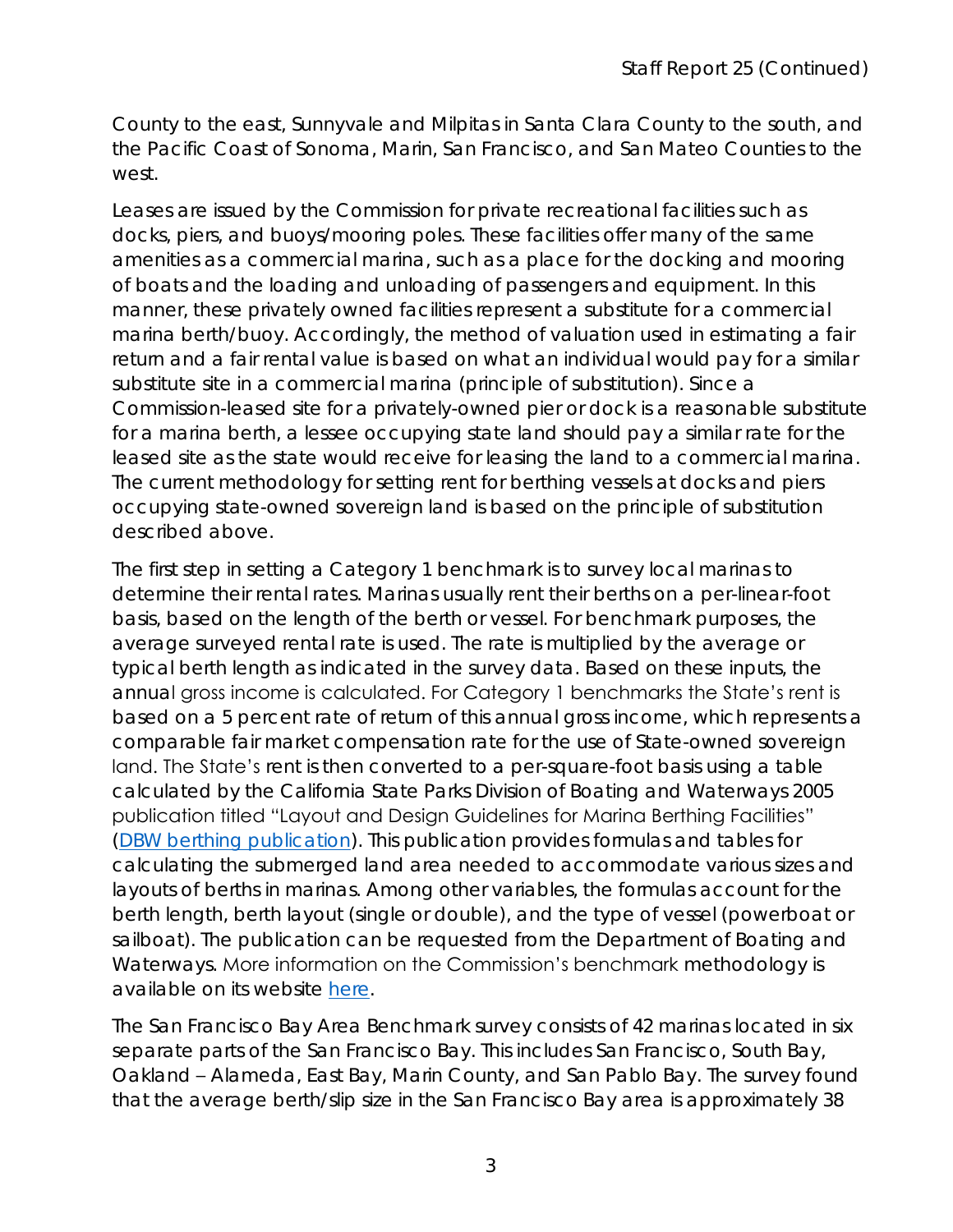linear feet. A 38-foot length was also used in the 2016 San Francisco Bay Area Benchmark. Staff believes that marina layouts have not changed significantly since the last benchmark.

Berthing rates are reported on a per linear foot basis. For all the above listed areas, the berthing rate, based on survey data collected, ranged from \$6.50 to \$21.29 per linear foot with an average of \$11.90 per linear foot. The benchmark rental rate for berths is calculated by multiplying the average berth length by the average rental rate. This product is then multiplied by 12 months to arrive at the gross annual income. The gross annual income is then multiplied by 5 percent to arrive at the income attributable to the submerged land. That amount is then converted to a per square foot basis for rent-setting purposes using the DBW berthing publication described above. The submerged land area used in this benchmark analysis is based on a double berth layout (on the premise that it represents the typical marina berth layout in the area and is the most economically efficient for the marina operator) and represents an average of the powerboat and sailboat areas.

From DBW berthing publication data, a submerged area of 1,197 square feet is indicated as necessary to accommodate the 38-foot average slip length identified by the survey for this area. Taking all the previously described inputs into account, the rental rate for the proposed San Francisco Bay Area Benchmark is calculated as follows:

 $$5,426.40/berth/year \times 5 percent of gross income = $271.32$ 

 $$271.32 \div 1,197$  square feet =  $$0.227/s$ quare foot

**Proposed San Francisco Bay Area Benchmark Rental Rate = \$0.227 per square foot**

Based on the surveys and calculations described above, the rental rate for the San Francisco Bay Area Benchmark is \$0.227 per square foot. In contrast, the 2016 Benchmark was \$0.198 per square foot. The proposed new benchmark therefore represents an overall increase of just under 3 cents (\$0.029) per square foot.

### **IMPACT AREA:**

The impact area is an additional area, beyond the physical footprint of a structure, where a lessee seeks authorization to conduct activities. For recreational structures used for the docking and mooring of boats within the benchmark's coverage area, the impact area is generally a nine-foot-wide strip along the mooring areas or under a boat lift. Accordingly, these areas are included in a lease and rent is charged thereon. The Commission's leasing regulations explicitly allow for this. (Cal. Code Regs., tit. 2, § 2003, subd. (e)(2)).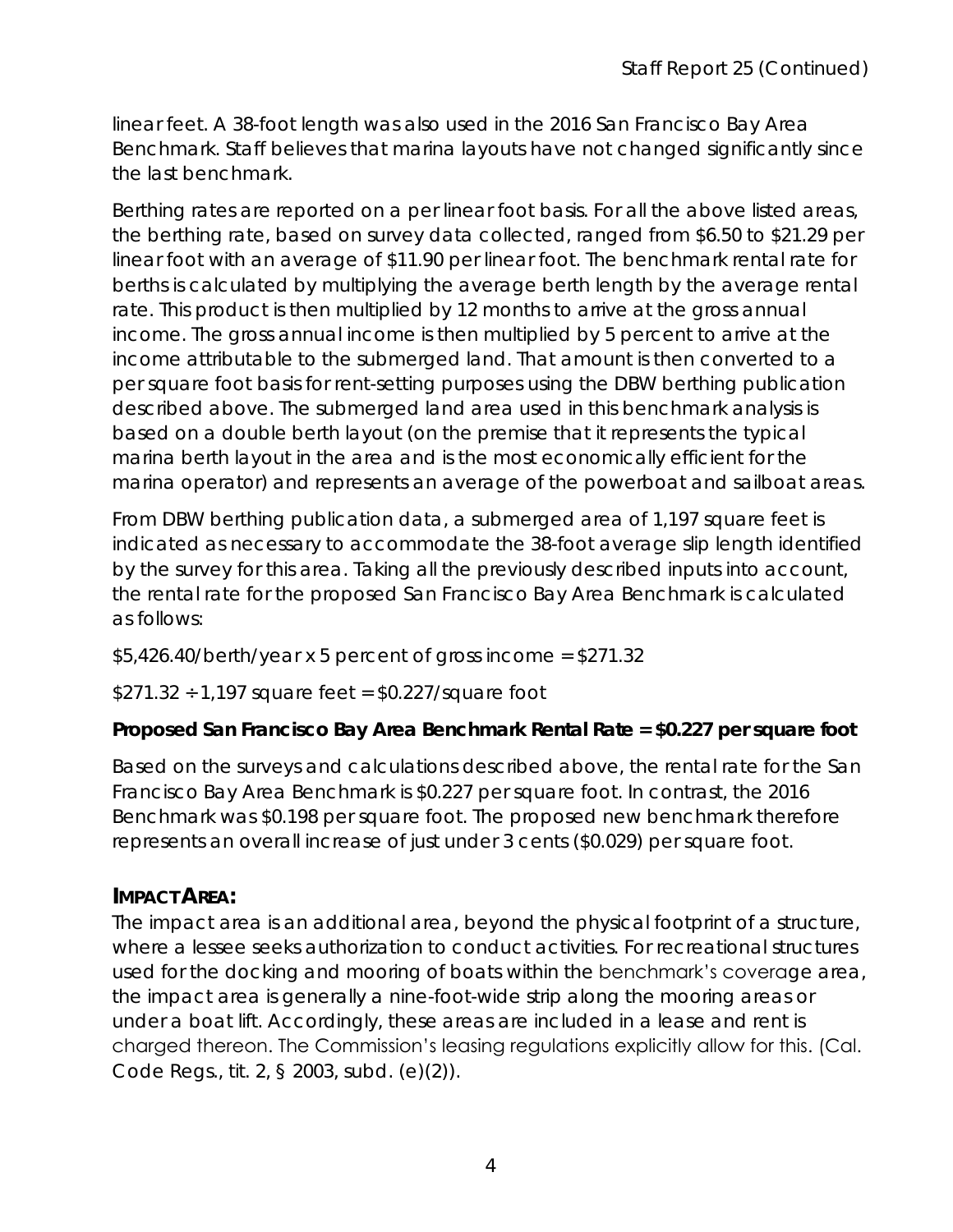### **CONCLUSION:**

Staff's methodology for setting the proposed Category 1 San Francisco Bay Area Benchmark rental rate is consistent with the methodology used for the Commission's other similar benchmarks, as well as all the relevant statutes and regulations that govern the Commission's rent-setting authority. Staff's recommended benchmark rate represents a fair and equitable rate based on the most current and relevant data available.

Approval of the new benchmark rental rate will not result in a change in the use of, or substantially interfere with or impact Public Trust resources. Staff believes that the benchmark provides a reasonable method for determining rents in the geographic coverage area and is in the best interests of the State.

# **OTHER PERTINENT INFORMATION:**

- 1. On January 21, 2022, staff mailed out notification letters advising of this action to all San Francisco Bay area lessees affected by the benchmark revision. Staff has received no comments to date.
- 2. In 2011, Chapter 585, Statutes of 2011 became law and repealed Public Resources Code section 6503.5 that had allowed rent-free use of state land by certain private parties for their recreational piers. It replaced the former section with a new section 6503.5 which provides that the Commission "shall charge rent for a private recreational pier constructed on state lands."
- 3. In 2014, the Commission adopted amendments to Sections 1900, 2002, and 2003 under articles 1 and 2 of title 2, division 3, chapter 1 of the California Code of Regulations that included regulations on rent-setting methods approving the use of benchmarks and the application of the Consumer Price Index (Item 5, [January 23, 2014\)](https://www.slc.ca.gov/Meeting_Summaries/2014_Documents/01-23-14/Items_and_exhibits/05.pdf).
- 4. This action is consistent with Goal 4 of the Commission's Strategic Plan "Meeting Evolving Public Trust Needs," Section 3 – "Maintain fiscal integrity through transparency, accountability, and: a. Efficient and effective management of the revenue-generation portfolio."
- 5. Approval of the 2022 Category 1 San Francisco Bay Area Benchmark rental rate is not a project as defined by the California Environmental Quality Act because it is an administrative action that will not result in direct or indirect physical changes in the environment.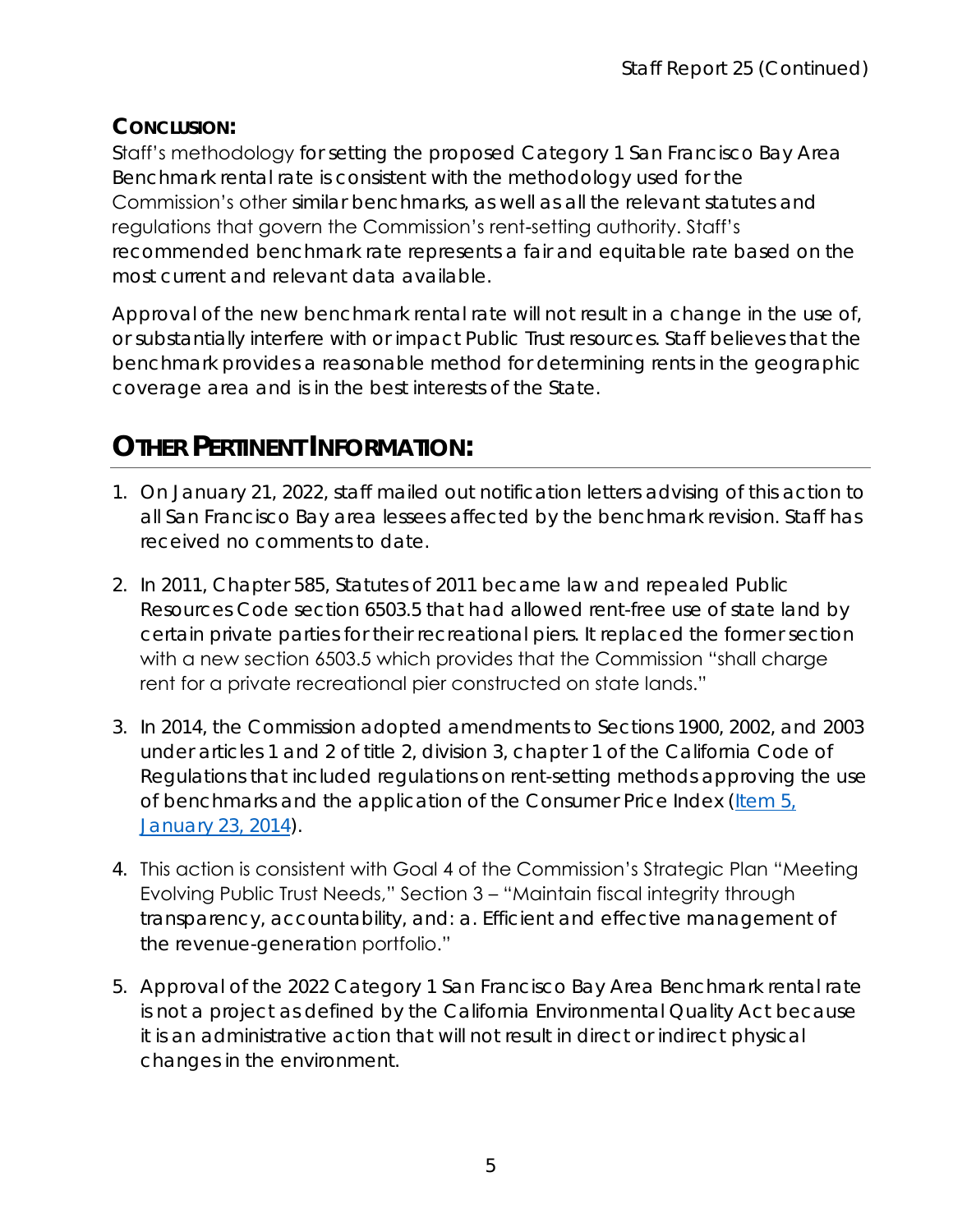Authority: Public Resources Code section 21065 and California Code of Regulations, title 14, section 15378, subdivision (b)(5).

# **EXHIBIT:**

A. 2022 San Francisco Bay Area Benchmark Appraisal

# **RECOMMENDED ACTION:**

It is recommended that the Commission:

**PUBLIC TRUST AND STATE'S BEST INTERESTS:**

Find that approval of the benchmark will not result in a change in the use of, or impacts to, Public Trust resources; is consistent with the common law Public Trust Doctrine; and is in the best interests of the State.

**AUTHORIZATION:**

Approve the 2022 Category 1 San Francisco Bay Area Benchmark rental rate of \$0.227 per square foot, effective February 25, 2022.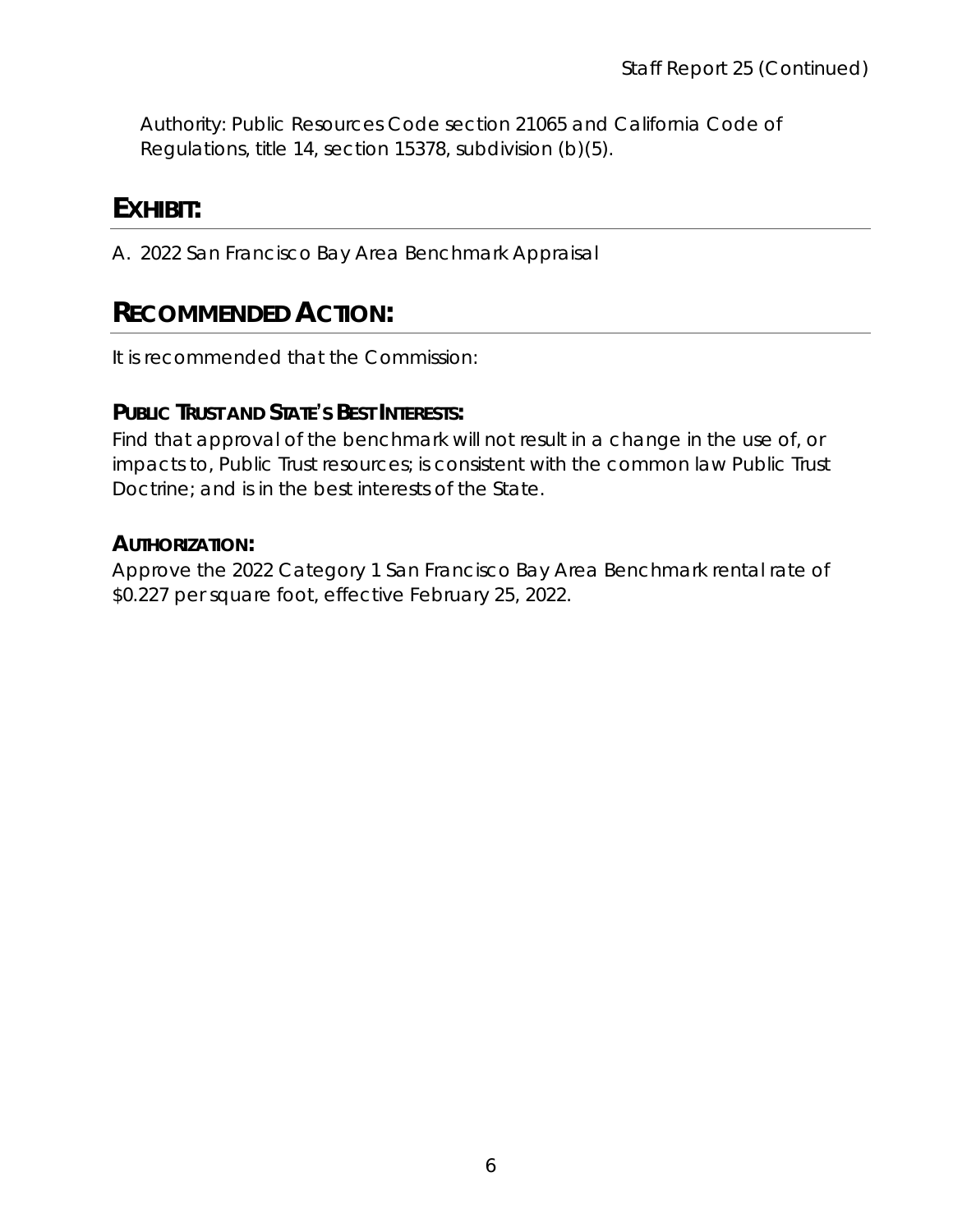### **Memorandum**

Date: January 18, 2022

To: Brian Bugsch, Chief Land Management Division

> Grace Kato, Assistant Chief Land Management Division

From: Chaun Wong, Associate Property Appraiser Land Management Division

Subject: San Francisco Bay Area Category 1 Benchmark 2022

As requested, I have updated the benchmark for General Leases – Recreational Use for the San Francisco Bay Area. The benchmark was last updated in June 2016. The current update follows essentially the same methodology as used in the prior benchmark report.

The recommended benchmark is summarized in the following table with the 2016 benchmark.

| SAN FRANCISCO BAY AREA BENCHMARKS SUMMARY |          |           |
|-------------------------------------------|----------|-----------|
| <b>Benchmark Date</b>                     | 2016     | 2022      |
| Land Value (Per Acre)                     | \$95,833 | \$109,711 |
| Rental Rate (Per Sq. Ft.)                 | \$0.198  | \$0.227   |

An appraisal is the act or process of developing an opinion of value that must be numerically expressed as a specific amount, as a range of numbers, or as a relationship to a previous value opinion or numerical benchmark. This report constitutes an appraisal as defined by the Uniform Standards of Professional Appraisal Practice (USPAP). Accordingly, this appraisal has been performed and the report has been prepared in substantial compliance with USPAP. The compiled research, analyses, and conclusions presented in this appraisal represent a correlation of market rents into a benchmark rental rate for private recreational facilities (e.g. docks and piers) located in the San Francisco Bay Area. The benchmark is intended to be used by Commission staff for rent setting purposes.

Benchmarks establish uniform rental rates in specific geographic regions with concentrations of similar facilities within the Commission's jurisdiction. (Cal. Code Regs., tit. 2, § 2003, subd. (a)(5).) For proposed leases involving certain types of improvements or uses in regions where benchmarks have been approved, staff will recommend an annual rent based on the applicable benchmark and the lease area.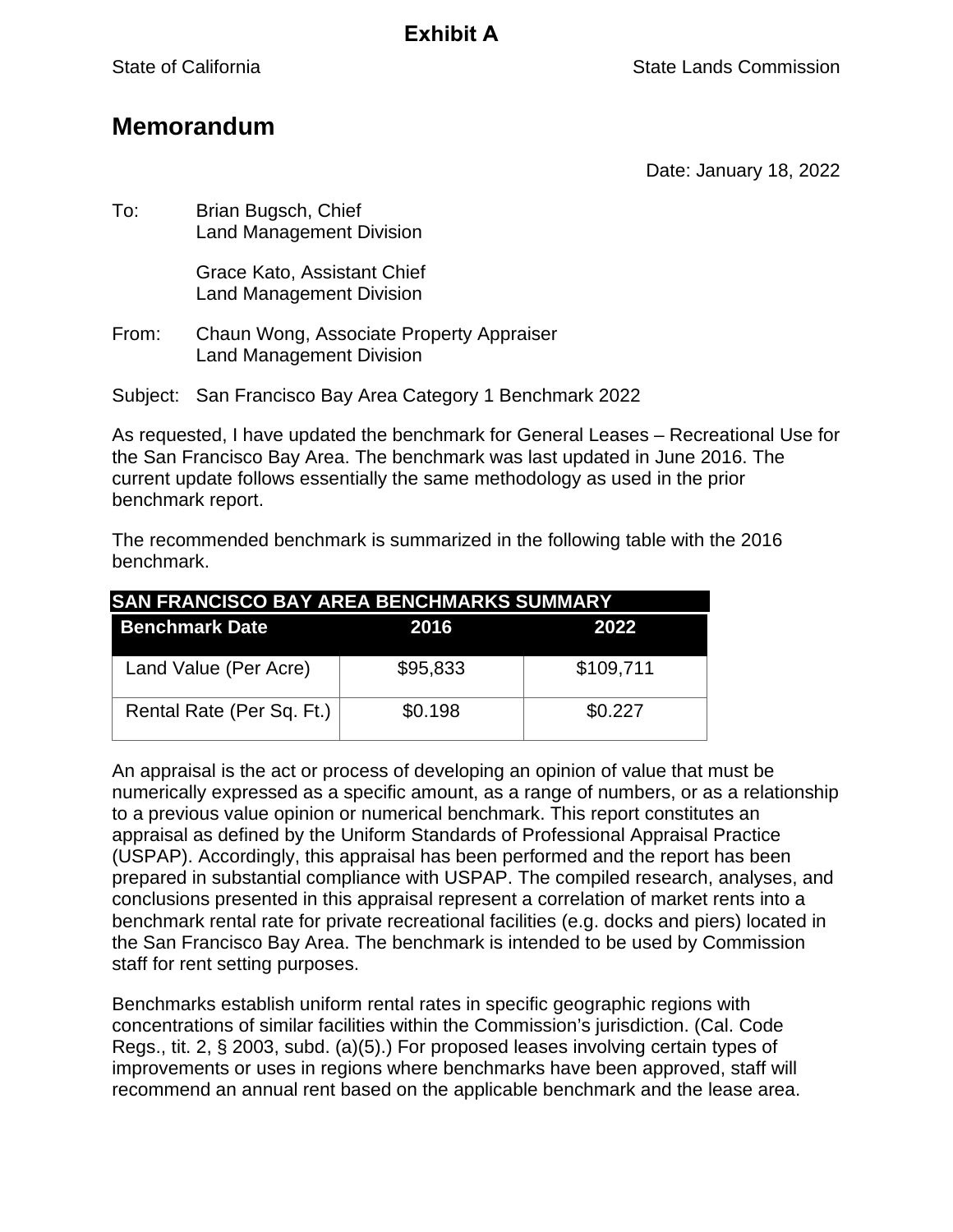Benchmark rental rates are based on an analysis of similar uses or substitute facilities in the local area. Generally, staff recommends updates to the benchmarks every 5 years. The use of benchmarks improves consistency and transparency throughout a geographic region, improves staff efficiency in setting and adjusting rent for large numbers of leases, and saves time and money for both the applicant and the State.

#### **Introduction**

Leases are issued by the California State Lands Commission for private recreational facilities located on sovereign lands. These facilities offer many of the same amenities as a commercial marina, such as a place for the docking and mooring of boats and the loading and unloading of passengers and equipment. In this manner, these privatelyowned facilities represent a substitute for a commercial marina slip. Accordingly, the method of valuation used in estimating a fair rental value in this analysis is based on what an individual would pay for a similar substitute site in a commercial marina.

Since a Commission-leased site for a privately-owned pier or dock is a fairly good substitute for a marina slip, a lessee of the state land should pay a similar amount for the leased site as the state would receive for leasing the land to a commercial marina.

### **Scope**

The scope of the research included the following:

- Identifying marinas in the San Francisco Bay Area.
- Surveying the marinas as to the number and type of berths / slips, occupancy rate, mooring sizes and rates.
- Compiling the survey results into averages for slip size and rate.
- Using the "Layout and Design Guidelines for Marina Berthing Facilities" publication (last updated July 2005) from the State Department of Boating and Waterways to determine the amount of submerged land area necessary to accommodate a given berthing size.
- Calculating the annual rental rate using the above information and State valuation guidelines.

Random marinas throughout the regions were contacted during the course of the survey. Marinas were contacted via phone, email, and / or site visits. Some marina operators did not want to participate in the survey. Some marina operators did not provide a clear breakdown of their slip rental rates or slip sizes. While other marinas contacted during the course of the survey do not rent their berths on a long-term basis. As of November 17, 2021, a total of 42 marinas fully responded to the survey. Each of these marinas cooperated to varying degrees and provided relevant information for study purposes. A deliberate effort was made to make the samples representative of the target population. While not comprehensive, this survey is believed to be representative of the total marinas within the study area.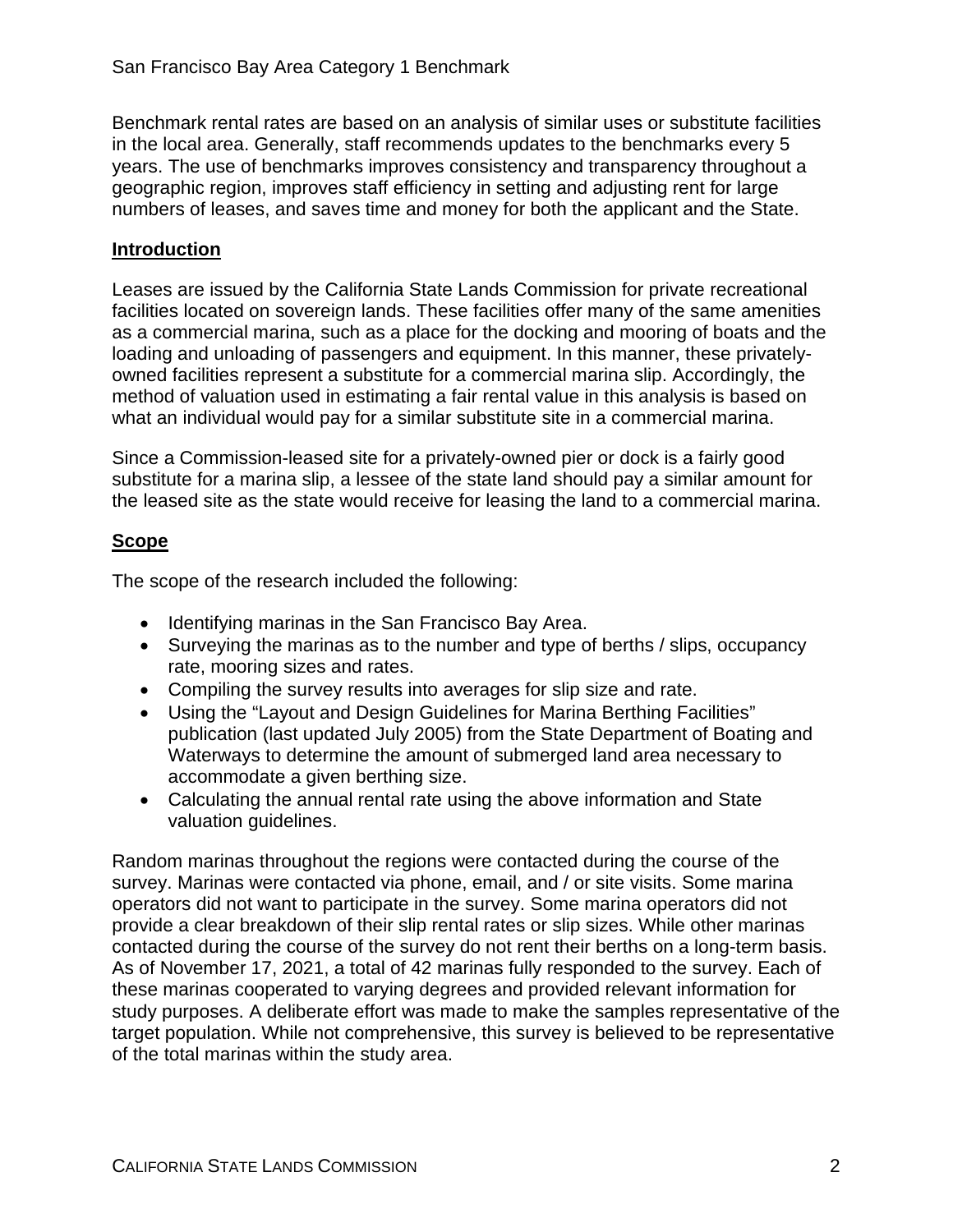### **Methodology**

In order to determine the benchmark rent for a leased area (pier, dock, or other similar private recreational facilities), it is necessary to determine the income that can typically be generated by a commercial marina; the area occupied by the average or typical marina slip in a well-designed marina; and the rent for that average or typical sized boat. An annual rate of return is then applied to the product of the above.

The Commission typically charges 5 percent of gross income for boat berthing for sites leased to commercial marina operators.

The Commission has a set rate of return of 9% of the appraised value of the leased land.<sup>[1](#page-8-0)</sup>

### **Berth / Slip Rent**

The San Francisco Bay Area Benchmark survey consists of 42 marinas located in six separate parts of the San Francisco Bay. This includes San Francisco, South Bay, Oakland – Alameda, East Bay, Marin County, and San Pablo Bay (see the attached Marina Survey spreadsheet). For purposes of this benchmark, the boundaries of the San Francisco Bay Area are generally defined as Petaluma / Napa to the north, Martinez / Benicia to the east, Sunnyvale / Milpitas to the south, and the Pacific Coast of Sonoma County / Marin County / San Francisco County / San Mateo County to the west.

The survey found that the average berth  $\ell$  slip<sup>[2](#page-8-1)</sup> size in the San Francisco Bay area is approximately 38 linear feet. A 38-foot length was also used in the 2016 San Francisco Benchmark. It is believed that the layout of the marinas has not significantly changed since the last benchmark.

Berthing rates are reported on a per linear foot basis. For all of the above listed areas, the berthing rate, based on data collected, ranged from \$6.50 to \$21.29 per linear foot with an average of \$11.90 per linear foot.

The benchmark rental rate for berths is calculated by multiplying the average berth length by the average rental rate. This product is then multiplied by 12 months to arrive at the gross annual income. The gross annual income is then multiplied by 5 percent to arrive at the income attributable to the submerged land. That amount is then converted to a per square foot basis for rent-setting purposes. This is accomplished through use of a publication entitled ["Layout and Design Guidelines for Small Craft and Berthing](http://dbw.ca.gov/pages/28702/files/guide05.pdf)  [Facilities"](http://dbw.ca.gov/pages/28702/files/guide05.pdf) by the State Department of Boating and Waterways last updated in 2005. This publication provides formulas and tables for calculating the submerged land area needed to accommodate various sizes and layouts of berths in marinas. Among other variables, the formulas take into account the berth length, berth layout (single vs.

<span id="page-8-0"></span><sup>&</sup>lt;sup>1</sup> Per the California Code of Regulations, Title 2, Division 3, Chapter 1, Article 2, Section 2003 Rental.

<span id="page-8-1"></span><sup>&</sup>lt;sup>2</sup> Note: Slip and berth are used interchangeably in the text hereafter.